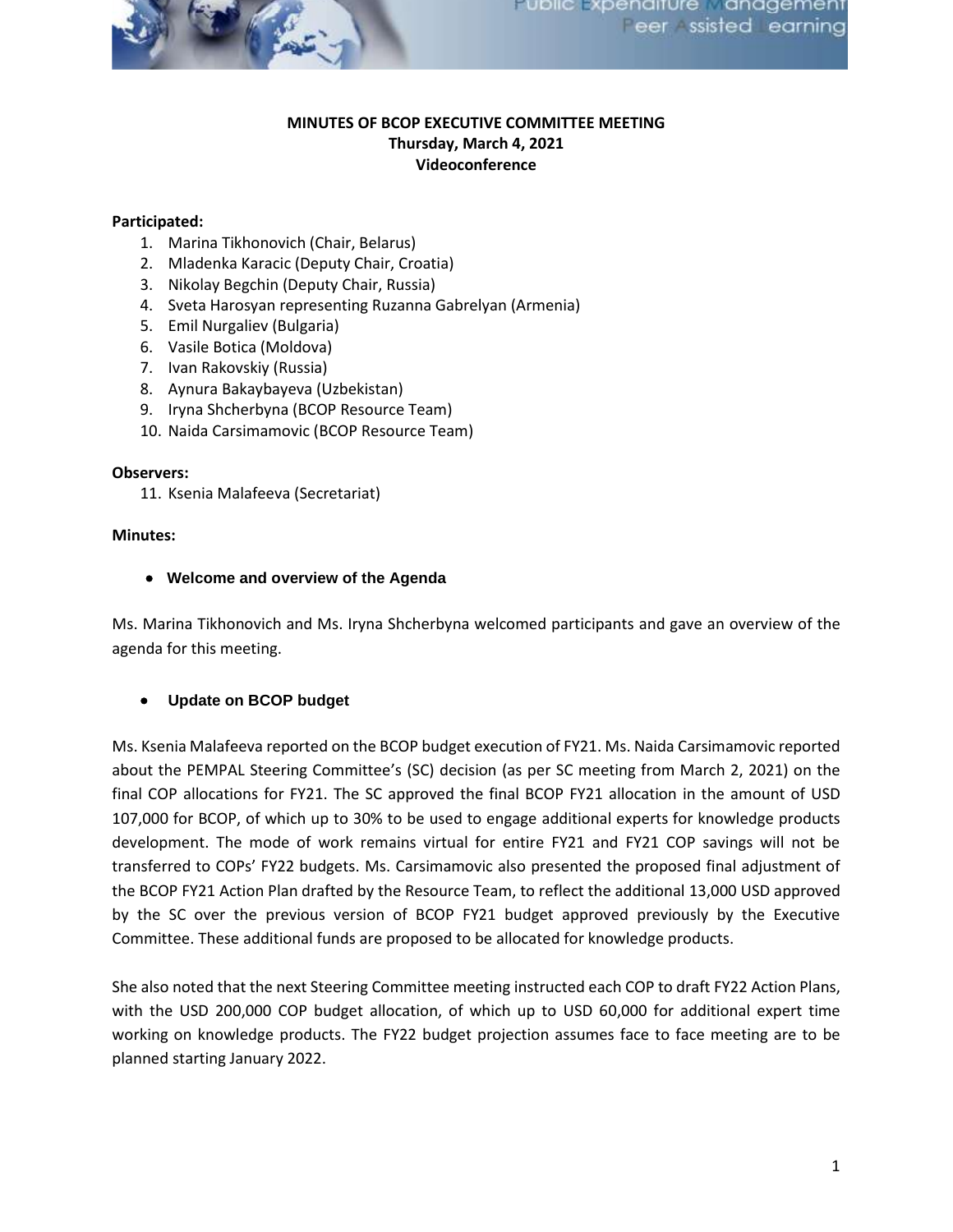

### **Conclusions:**

- Due to the technical issues with the virtual platform, the Executive Committee instructed the Resource Team and the Secretariat to distribute the email to the Executive Committee after the meeting to ask for votes of the Executive Committee members on the proposed adjusted final BCOP FY21 Action Plan.
- The Executive Committee will hold a meeting in late May to adopt the draft FY22 BCOP Action Plan (to be submitted to the SC and subject of SC's adoption in the June 2021 SC meeting). BCOP countries' topic priorities for FY22 will be collected during BCOP's late March and May virtual events, to inform the development of the draft FY22 Action Plan.

## • **Progress on FY21 knowledge products**

Ms. Shcherbyna reported that BCOP's two working groups are finalizing their first two FY21 knowledge products. The Program and Performance Budgeting Working Group (PPBWG) knowledge product on *Conducting Rapid Spending Reviews to Identify Measures for Budget Balancing* has been circulated to all working group members for their final comments and will also undergo a full peer review within the World Bank. The Budget Literacy and Transparency Working Group (BLTWG) knowledge product on *Mechanisms*  for the National Ministries of Finance of the PEMPAL Countries to Design Participatory Budgeting *Initiatives at National Level and Facilitate Participatory Budgeting at Subnational Level* is currently being translated and after will be distributed to members for their comments as well. The final versions of these first two FY21 knowledge products will be presented in BCOP plenary meeting in May. She also reported that the work on other two FY21 knowledge products has started; proposed outlines will be presented by end of March and draft knowledge products will be presented in the May plenary meeting.

### **Conclusion:**

• The Executive Committee took note on status of BCOP's FY21 knowledge products.

### • **Overview of the remaining FY21 activities of the working groups**

Mr. Ivan Rakovskiy reported that, in addition to finalizing the first PPBWG FY21 knowledge product on *Conducting Rapid Spending Reviews to Identify Measures for Budget Balancing*, the PPBWG has been working actively on its second FY21 knowledge product since November. It has prepared a questionnaire and accompanying explanations and glossary for a survey of PEMPAL countries on spending reviews, in cooperation with the OECD. The survey is based on the survey currently being conducted by the OECD for OECD countries, which will enable benchmarking of current practices in this area in PEMPAL countries with those in OECD countries. The survey is currently being filled out by PEMPAL countries and results of this survey will be used for PPBWG's second FY21 knowledge product.

Ms. Aynura Bakaybayeva reported on the work of BLTWG, noting that BLTWG's second FY21 knowledge product will be on *Mechanisms for Engaging Children/Youth in Participatory Budgeting.* In addition to working on its two FY21 knowledge products, BLTWG also took part (on February 16, 2021) in the virtual event organized by the Ministry of Finance of Uzbekistan, in which BLTWG's Thematic Consultant Ms. Tatiana Vinogradova presented the current practices and recommendations for participatory budgeting in PEMPAL countries.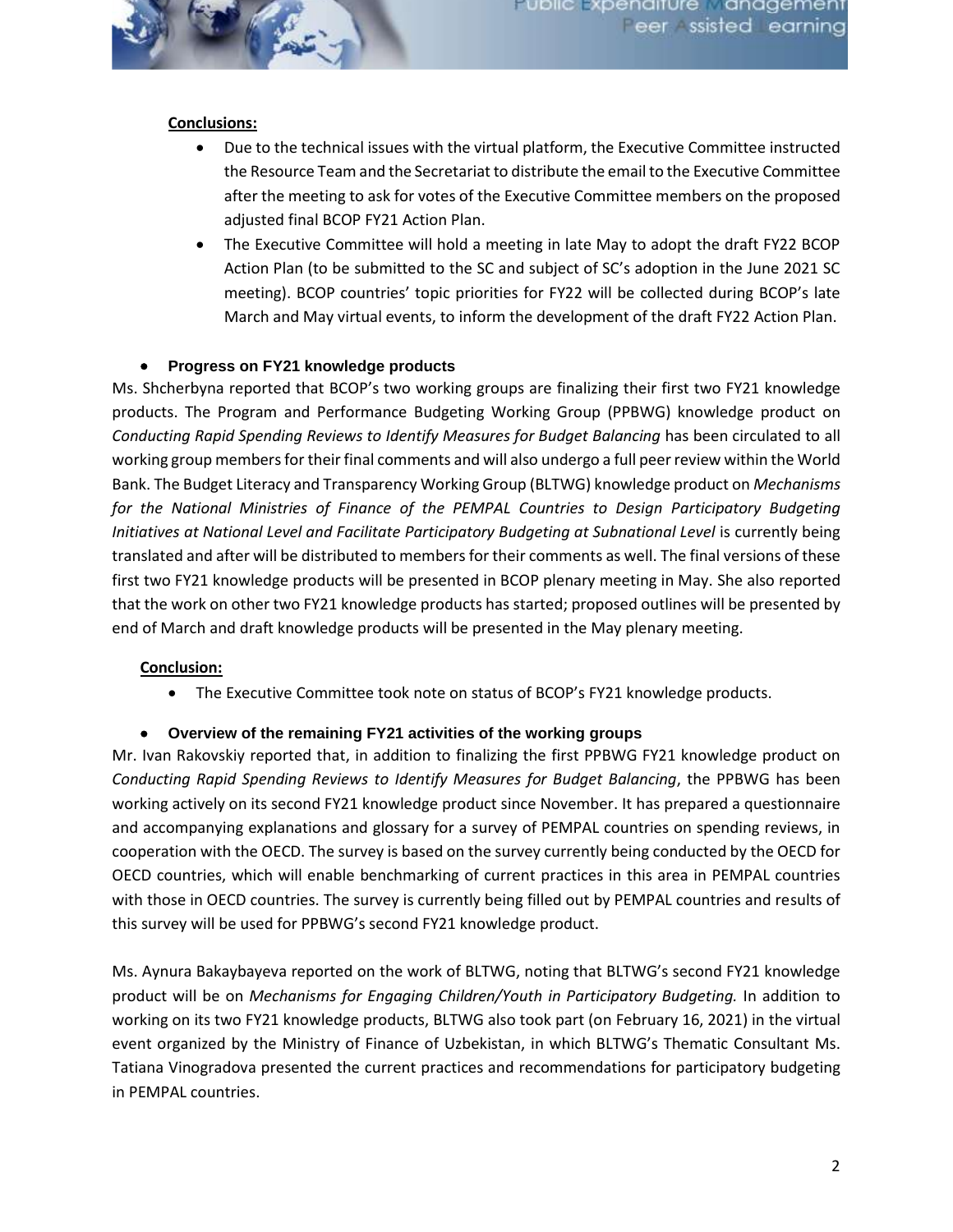

## **Conclusions:**

- The Executive Committee took note on status of BCOP's FY21 knowledge products.
- **Preparation for the Joint VC Workshop of BCOP Working Groups to be held in late March 2021**

Ms. Carsimamovic gave an overview of proposed format and agenda of the Joint VC Workshop of BCOP Working Groups to be held in late March 2021 (proposed agenda was circulated to the Executive Committee members prior to this meeting). The proposed objectives of this event are: i) update the members on the finalization of two large BCOP FY21 knowledge products, ii) to present the proposed outlines of the other two shorter FY21 knowledge products, iii) to discuss the agenda of the May 2021 BCOP annual plenary meeting, and iv) to gather feedback on priority topics for BCOP's FY22 Action Plan.

The Executive Committee held a discussion on proposed agenda, with members endorsing the proposed approach and the agenda, with a note that the updates on the finalization of two large BCOP FY21 knowledge products should be brief (as the final content of these products will be presented in the May plenary meeting) and that the focus of the March event should be to agree on the outline of the two new knowledge products (drafts of these knowledge products to be presented in May plenary meeting) and on getting members' feedback on the plenary meeting and on priority topics for FY22.

## **Conclusions:**

- The Executive Committee endorsed the agenda and objectives of the Joint VC Workshop of BCOP Working Groups to be held in late March 2021
- The Executive Committee instructed the Resource Team and the Secretariat to distribute the email to the Executive Committee after the meeting to ask for votes of the Executive Committee members on the proposed dates for this event (March 24 or March 25, 2021).
- **Preparation for the BCOP Plenary Meeting to be held in May 2021**

Ms. Shcherbyna reported that Plenary meeting will be held in virtual format in May and gave an overview of proposed format and agenda of the plenary meeting (proposed agenda was circulated to the Executive Committee members prior to this meeting). Proposed format includes two sessions to be held on two consecutive days, each of around 3 hours in total with a short break. The first day would be dedicated to results-based budgeting (hosted by the PPBWG) and the second day to budget openness (hosted by the PPBWG). In addition, the first day would be opened by Chair's presentation on update of BCOP activities sin FY20 and FY21, while the second day would close with a session on planning BCOP's activities in FY22. In the parts of the agenda hosted by the working groups, final large FY21 knowledge products would be presented, as well as draft other two shorter knowledge products. There would also be one session each day connected to new post-Covid trends in the overall topic - Budget Transparency and Public Participation in Budgeting Post-Covid for BLTWG and Climate Change Budget Tagging. Finally, a potential session on fiscal policies to support post-Covid recovery was proposed.